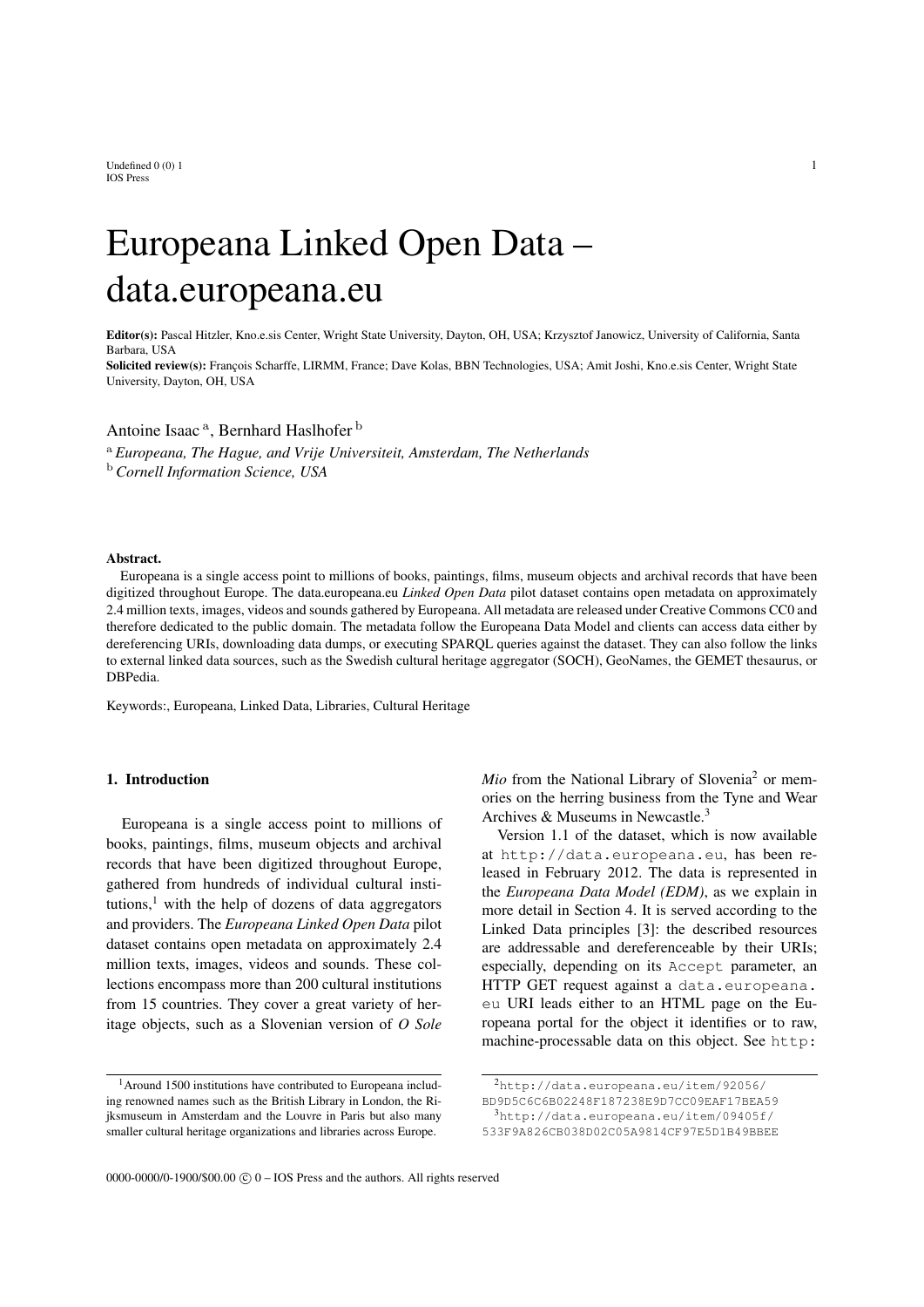//pro.europeana.eu/tech-details for examples. The data is also available for bulk download at http://data.europeana.eu/download/, where the metadata are organized by dataset version, data provider, and RDF serialization format (RDF/XML, N-Triple). Clients can also execute structured queries against the publicly available SPARQL endpoint: http://europeana-triplestore. isti.cnr.it/sparql.

#### 2. Opening Cultural Data

data.europeana.eu is one of the results of more than one year of campaigning from Europeana to convince its community of opening up their metadata.<sup>4</sup> Currently it serves metadata coming from 8 data aggregators who have reacted early and positively to these efforts and agreed to publish their metadata under the Creative Commons CC0 Public Domain Dedication, $5$  which means that "[Anyone] can copy, modify, distribute and perform the [data], even for commercial purposes, all without asking permission".

Including only a subset of the total Europeana collection, which encompasses more than 20M objects at the time of writing, is deliberate. In fact the first version of our dataset contained metadata for approximately 3.5M objects but the licensing was not explicit. With 2.4M objects in version 1.1 we clearly favored openness of metadata over quantity.

At the moment, data.europeana.eu serves as a prototype for unlocking metadata and rights on metadata, on a massive scale. In so-called hackathons (Hack4Europe<sup>6</sup>) developers can learn about this prototype and other access mechanisms to cultural data: Europeana also has an API and semantic mark-up on pages–currently using RDFa<sup>7</sup> . We hope they will be used by third parties to develop innovative applications and services. This would in turn help to convince our partners to release more open data, next to other actions such as the release of an animation that bridges Linked Data technology with Open data policies<sup>8</sup>.

| Open data contribution by country. |                   |  |
|------------------------------------|-------------------|--|
| Country                            | Number of objects |  |
| Spain                              | 1,468,460         |  |
| Norway                             | 248,987           |  |
| Austria                            | 224,147           |  |
| Sweden                             | 102,850           |  |
| Belgium                            | 68,516            |  |
| Denmark                            | 45,041            |  |
| Germany                            | 40,729            |  |
| Slovenia                           | 40,281            |  |
| United Kingdom                     | 39,243            |  |
| Ireland                            | 33,651            |  |
| Luxembourg                         | 24,890            |  |
| Serbia                             | 16,852            |  |
| Czech Republic                     | 10,849            |  |
| Italy                              | 9,088             |  |
| Portugal                           | 8,161             |  |

Table 1

#### 3. Data Anatomy

#### *3.1. Coverage*

As said, Europeana aggregates metadata about more than 20M millions books, paintings, films, museum objects, archival records and other types of cultural objects. data.europeana.eu represents the "public domain" subset of the collections that can be accessed through Europeana. It currently holds metadata about 2,381,745 digitized objects, which were aggregated from 8 aggregators representing 221 individual institutions from 15 countries across Europe. Please note that the following statistics apply to this "open" subset of the total Europeana collection. We also excluded data about 4 objects, which were added to the dataset for test purposes.

In Table 1, which shows the "public domain" metadata contribution by country, we can clearly see that institutions from Spain, with 1.47M objects, are currently the major data contributors.

While the 10 largest data providers (see Table 2) contribute 80% of all data (1,902,380 objects), the remaining 20% (479,365 objects) are contributed by the 211 smaller institutions or come from collections for which we do not have explicit information on individual data providers, as is currently the case for the majority of Swedish objects. Two data providers even contribute only one single object to the current dataset.

These statistics show the importance of Europeana and intermediate data aggregators that contribute to it, such as Hispana or The European Film

<sup>4</sup>See Europeana's new Data Exchange Agreement and actions in support for open data at http://pro.europeana.eu/ support-for-open-data

<sup>5</sup>http://creativecommons.org/publicdomain/ zero/1.0/

<sup>6</sup>http://pro.europeana.eu/hackathons

<sup>7</sup>http://www.w3.org/TR/xhtml-rdfa-primer/

<sup>8</sup>http://vimeo.com/36752317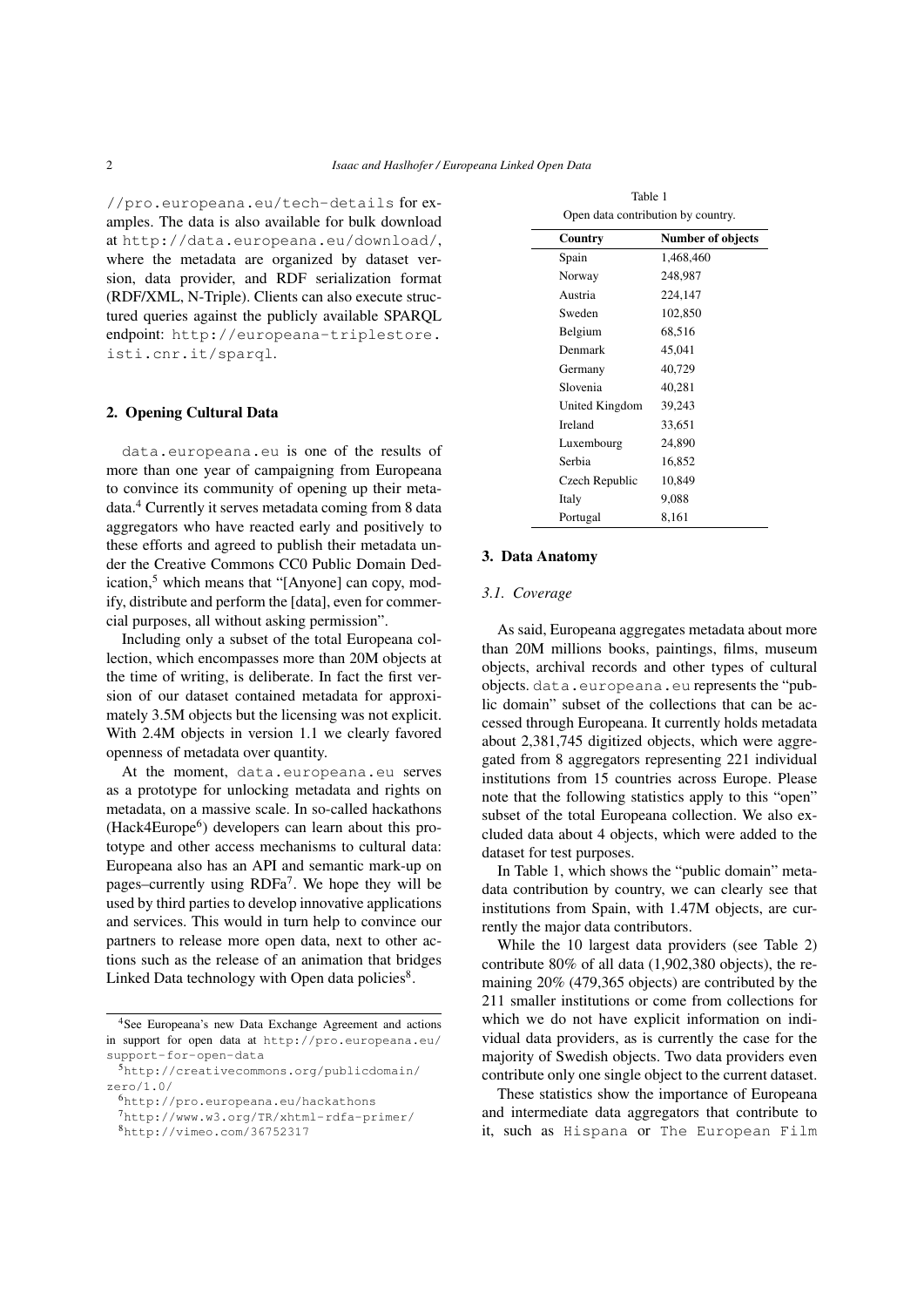| The TO largest data providers and their aggregators. |                                                                |                          |  |
|------------------------------------------------------|----------------------------------------------------------------|--------------------------|--|
| Aggregator                                           | <b>Data Provider</b>                                           | <b>Number of objects</b> |  |
| Hispana                                              | Biblioteca Virtual de Prensa Histórica                         | 956,496                  |  |
| Norsk Kulturråd                                      | Fylkesarkivet i Sogn og Fjordane                               | 248,368                  |  |
| The European Library                                 | Österreichische Nationalbibliothek - Austrian National Library | 223,847                  |  |
| Hispana                                              | Galiciana: Biblioteca Digital de Galicia                       | 136,473                  |  |
| Hispana                                              | Repositorio Biblioteca virtual de Andalucía                    | 100,775                  |  |
| Hispana                                              | Gredos (Universidad de Salamanca, Spain)                       | 65,567                   |  |
| The European Film Gateway                            | Det Danske Filminstitut                                        | 45,041                   |  |
| Hispana                                              | Biblioteca Digital de Madrid                                   | 44,825                   |  |
| The European Film Gateway                            | Deutsches Filminstitut - DIF                                   | 40.729                   |  |
| The European Library                                 | National and University Library of Slovenia                    | 40.259                   |  |

Table 2

The 10 largest data providers and their aggregators.

Gateway. The distribution of data aggregation efforts allows unifying the access to objects from a huge diversity of institutions, with limited effort. The resources it takes to consume data available at an aggregator is much lower than the effort of setting up a solution at each data provider's side.

#### *3.2. Data gathering, linkage, and processing*

The preparation of the data for data.europeana. eu has been described in a separate technical paper [2]. The prototype is deployed directly on top of metadata that has already been gathered by Europeana, either via OAI-PMH servers or from batch files. These metadata are formatted according to the *Europeana Semantic Elements (ESE)* XML Schema,<sup>9</sup> which is essentially a flat record structure that uses the Dublin Core Element Set $10$  with some Europeana extensions.

For the Europeana Linked Open Data set we converted this ESE metadata into the new *Europeana Data Model (EDM)*, <sup>11</sup> which has been developed with a much stronger Linked Data focus. We thus defined a mapping<sup>12</sup> between ESE and EDM and implemented it as an executable ESE-EDM transformation library,<sup>13</sup> which can be applied on the legacy ESE data.

Parallel to this, we currently follow two strategies for linking data.europeana.eu resources with other Web resources: first, we fetch *semantic enrichment* data that is being created by Europeana, after

requirements

<sup>10</sup>http://dublincore.org

EDMPrototypingTask15

it has ingested metadata from its data providers. This data consists of links to four types of reference resources:<sup>14</sup> Geonames for places (1.7M links, enriching 58% of all objects), GEMET for general topics (862K links, 27%), the Semium ontology for time periods (1.9M links, 75%) and DBpedia for persons (1304 links, 0.05%). Since the enrichments are links they perfectly fit EDM and the Linked Data approach, as seen in the following section. Second, as a simple adhoc linking strategy, we rely on existing resource identifiers that are part of the metadata and create links to other Linked Open Data services, which hold information about objects that are also served by data.europeana.eu: presently this only concerns the Swedish cultural heritage aggregator (SOCH).

At the moment we manually execute the ESE-EDM transformation and fetch the enrichment data whenever we release a new dataset version and ingest the resulting RDF data into a separate triple store. This is clearly a temporary solution, only suitable for a pilot. In the long term, all human- and machine-readable Europeana interfaces, including the Linked Data one, should be directly fed from one single data repository.

#### 4. EDM data modeling patterns

For publishing metadata at data.europeana. eu, we "upgrade" ESE data to the Europeana Data Model (EDM), which has been developed by the Europeana community and is a more flexible and precise model. It offers the opportunity to attach every statement to the specific resource it applies to and also re-

<sup>9</sup>http://pro.europeana.eu/technical-

<sup>11</sup>http://pro.europeana.eu/edm-documentation <sup>12</sup>http://europeanalabs.eu/wiki/

<sup>13</sup>https://github.com/behas/ese2edm

<sup>14</sup>Accessible respectively at http://www.geonames.org, http://www.eionet.europa.eu/gemet/, http: //semium.org and http://dbpedia.org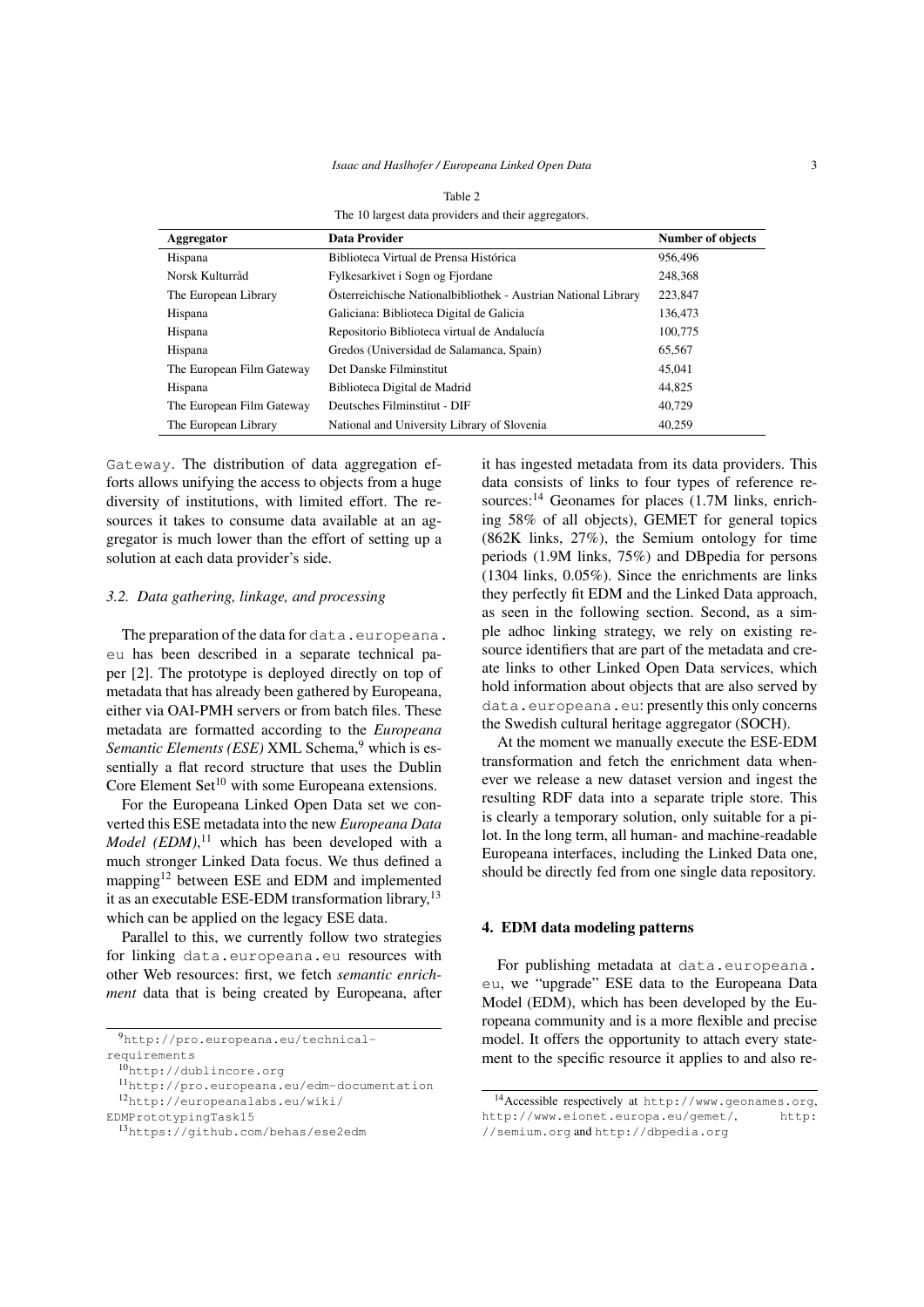flects some basic form of data provenance. The main EDM requirements include:

- distinguish between a "provided object" (painting, book, etc.) and digital representations
- distinguish between an item and the metadata record describing it
- allow ingesting multiple records for a same item, containing potentially contradictory statements about it

EDM allows one to represent different perspectives on a given cultural object. It also enables to represent complex, especially hierarchically structured objects as in the archive or library domains. Finally, it allows us to represent contextual information, in the form of entities (places, agents, time periods) explicitly represented in the data and connected to a cultural object.

In the following we explain in more detail the basic structure of EDM networked resources, which is shown in Figure 1, together with the properties we expect to be applied to their instances. Further information, including dereferenceable example resources are available at http://pro.europeana.eu/web/ guest/tech-details. An example ESE record and its EDM conversion are provided in [2].

#### *4.1. Item (Provided Cultural Heritage Object)*

Item resources (typed as Provided Cultural Heritage Object (CHO)) represent items for which institutions provide representations to be accessed through Europeana. Provided CHO URIs are the main entry points in data.europeana.eu. A Provided CHO is the hub of the network of relevant resources. When applicable (see Section 3.2), the URIs for these objects link, via owl:sameAs statements, to other linked data resources about the same object. In our pilot, no descriptive metadata (creator, subject, etc.) is directly attached to object URIs. It is instead attached to the proxies that represent a view of the object, from a specific institution's perspective (either a Europeana provider or Europeana itself, see below). Depending on the feedback received during this pilot, we may change this and duplicate all the descriptive metadata at the level of the item URI. Such an option is costly in terms of data verbosity, but it would enable easier access to metadata, for data consumers less concerned about provenance.

#### *4.2. Provider's proxy*

Proxies originate from the OAI-ORE model [4] and are used as subjects of descriptive statements (creator, subject, date of creation, etc.) for the item, which are contributed by a Europeana provider. They enable the separation of different views for a same resource, in the context of different aggregations. This allows us to distinguish the original metadata for the object from the metadata that is created by Europeana. Descriptive properties that apply to these proxies, as we can generate them from ESE metadata (see Section 3.2) mostly come from Dublin Core. Proxies are connected to the item they represent a facet of, using the ore:proxyFor property. They are attached to the aggregation that contextualizes them, using the ore:proxyIn property. This design was chosen because of the lack of support for named graphs (aka "quadruples") in the RDF standard. OAI-ORE introduced proxies in order to support referencing resources in the context of a specific graph. Eventually, named graphs may be natively supported by RDF, which could supersede the Proxy construct.

#### *4.3. Provider's aggregation*

These resources provide data related to a Europeana provider's gathering of digitized representations and descriptive metadata for an item. They are related to digital resources about the item, be they files directly representing it (edm:object and edm:isShownBy) or web pages showing the object in context (edm:isShownAt). They may also provide controlled rights information applying to these resources (edm:rights). Finally, provenance data is given in statements using edm:provider (the direct provider to Europeana in the data aggregation chain) or edm:dataProvider (the cultural institution that curates the object). The aggregation is connected to the item using the edm:aggregatedCHO property.

#### *4.4. Europeana's proxy*

Europeana proxies are the second type of proxies served at data.europeana.eu. They provide access to the metadata created by Europeana for a given item, distinct from the original metadata from the provider. Here one can find edm:year statements, indicating a normalized date associated with the object. A Europeana proxy also has statements that link it to places, concepts, persons and periods from external datasets, as mentioned in section 3.2. Finally, it is connected to the item it is a view of, using the ore:proxyFor property, as well as to its corresponding (Europeana) aggregation, using ore:proxyIn.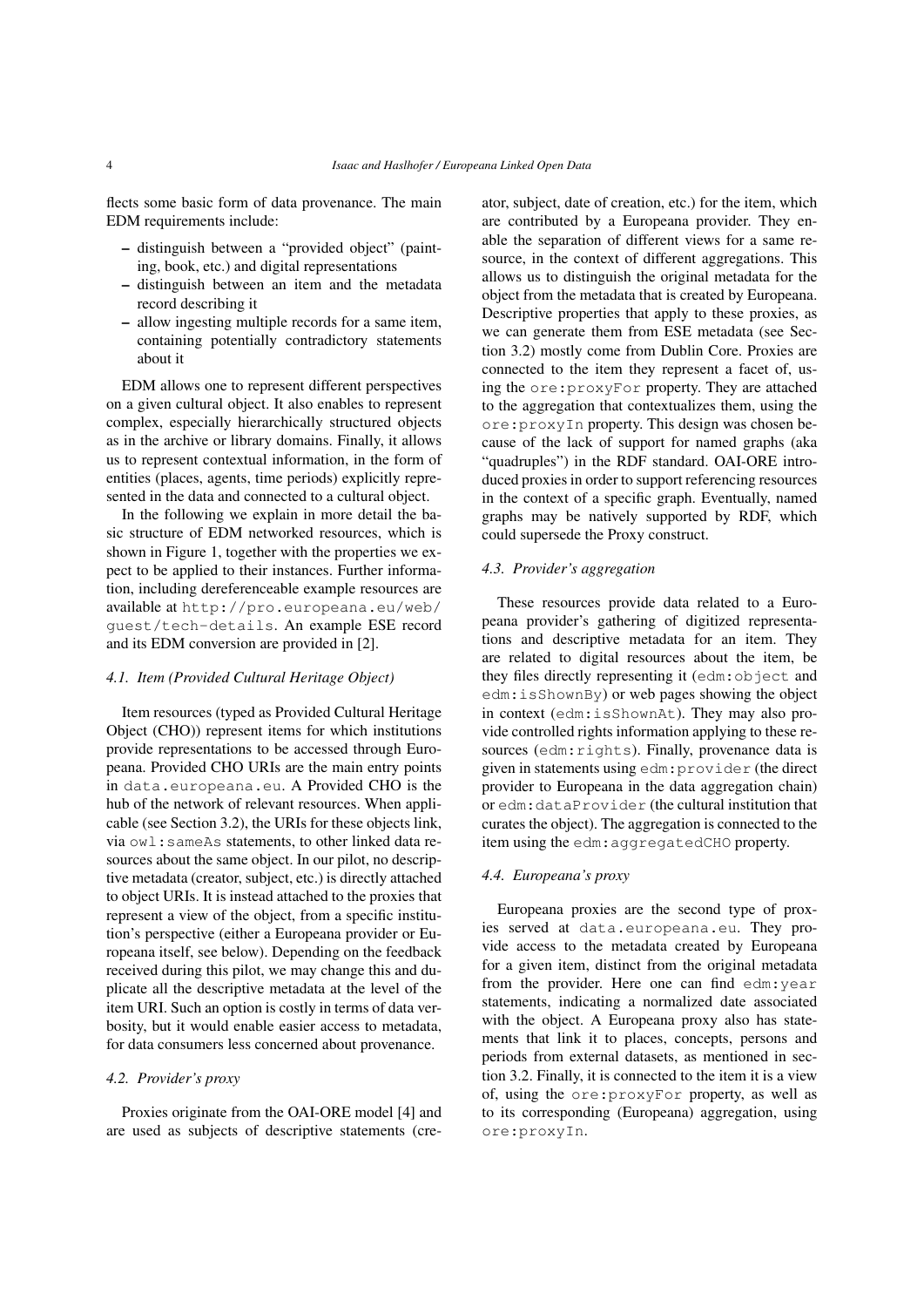

*4.5. Europeana's aggregation*

A Europeana aggregation bundles together the result of all data creation and aggregation efforts for a given item. It aggregates the provider's aggregation (using ore:aggregates), which in turn will connect to the provider's proxy. Next to the provider aggregation, one can find the digitized resources europeana.eu serves for the item, i.e., an object page (edm:landingPage) and a thumbnail (using a combination of edm:hasView and foaf:thumbnail). The Europeana proxy is also connected to this aggregation, as mentioned above.

#### *4.6. Resource map*

OAI-ORE Resource maps are constructs for indicating meta-level statements about the creation and publication of ORE data (ORE aggregations and their aggregated resources). We are exploring their use as a contextualization mechanism for the Europeana aggregation. Maps are connected to an item they are about using foaf:primaryTopic, and to its corresponding Europeana aggregation using ore:describes. They sum up the provenance of metadata using dc:creator and dc:contributor statements. Crucially, they also indicate, in a machinereadable way, that the data.europeana.eu RDF dataset is provided under the CC0 open license.

#### *4.7. Vocabulary usage and interoperability*

EDM is well connected to other established ontologies, most notably the Dublin Core metadata elements, SKOS and OAI-ORE. We have tried to directly re-use elements from these vocabularies whenever this was possible. When not, the newly introduced elements are semantically aligned to these ontologies, either using simple RDFS class and property specialization or OWL axioms. Such alignments allow for example to connect EDM to CIDOC-CRM, an important vocabulary for the museum domain.<sup>15</sup>

#### 5. Known Shortcomings and discussion

Europeana is often confronted with the critique that its "data quality" could be enhanced. Especially, the "internal connectivity" of the dataset is currently very low. We have Provided CHO - aggregation - proxy relationships that come with the EDM model, but no "semantic" links between the items, or the proxies that represent them.

This is partly because the ESE metadata format, which is based on simple text fields, conceals the richness of the original metadata: many providers use contextual resources, which could be fed into Europeana and provide internal links. This includes, amongst others, concepts from shared domain thesauri, or place resources, which are already used in the description for different objects in a collection or even across collections. This contextual information is lost when the metadata is transferred to Europeana in ESE. We hope to obtain such valuable information from providers, when they can submit metadata in EDM. Europeana is currently working on it and case studies<sup>16</sup> demonstrate how this can be done and what are the benefits. In the Amsterdam Museum prototype [1], for instance, richer original metadata has been converted to EDM and published as Linked Open Data, together with its companion thesaurus and authority file.

For achieving "external connectivity", we currently rely on Europeana's enrichment process (see Sec-

<sup>15</sup>http://www.cidoc-crm.org

<sup>16</sup>http://pro.europeana.eu/edm-case-studies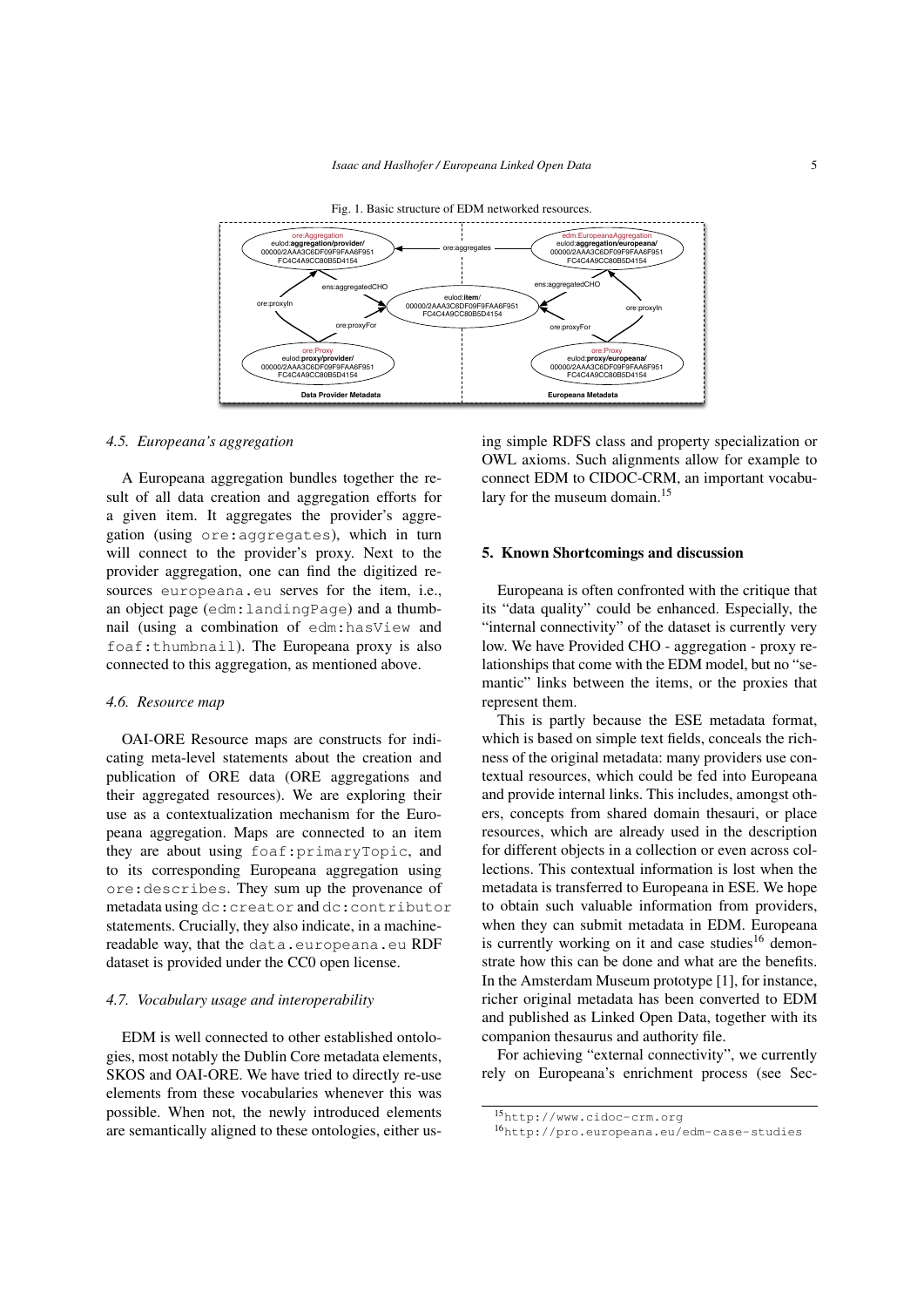tion 3.2), which generates semantic links from specific fields in the ESE data (e.g., Dublin Core's dc:subject). But provenance information is not yet recorded and we do not know whether, say, a given city is the subject of an item or its place of production. We had to use an EDM property that merely expresses that the item is "generally linked" to that place. Because it has to deal with very heterogeneous collections, Europeana is bound, for the moment, to using simple enrichment techniques, which we know will bring errors. Still, we can do better at handling the provenance of enrichments to obtain a better data grain.

Another issue is the transition to the network model of EDM, which lead to quite verbose data. Especially, the proxy mechanism is quite cumbersome [2]. We may want to "hide" this complexity when it is not needed or reveal the full complexity and power of EDM in successive steps, which should make the full picture easier to understand for data providers and consumers alike. This important lesson learnt has directly influenced how EDM should be used for data ingestion into Europeana, i.e., with only a limited part of the pattern presently used for our pilot. But it is still open, whether and how data.europeana.eu should handle the complexity differently, as a data *publication* service. We could for example make consumption of proxy data "optional" by duplicating and merging these data onto the main item resources.

Finally, we needed to start addressing design issues that the existing EDM specification had not touched at all. The first one is the minting of HTTP Uniform Resource Identifiers (URIs) for all EDM resources in a Linked Data environment. We realized that many patterns were possible, each corresponding to slightly different priorities in terms of representing the underlying model or enabling certain HTTP-based services. The second issue is the representation of provenance for the metadata served on data.europeana.eu, including such things as attribution or licenses. All the provenance information available at Europeana could be represented. The way it has been represented, though, may be revisited in the light of ongoing discussions in the community.

#### 6. Summary and Future Work

With data.europeana.eu we created a Linked Open Data prototype for Europeana, which is a single access point to millions of cultural digital objects that have been digitized throughout Europe. At the moment, it serves metadata of 2.4M objects under the Creative Commons CCO public domain dedication. The data originate from aggregators and providers who have reacted early and positively to Europeana's new Data Exchange Agreements. One future work goal is to convince more data providers to accept these agreements and to increase the number of objects included in Europeana's Linked Open Data service.

The exposed metadata are represented in the *Europeana Data Model (EDM)*, which has been developed by the Europeana community and allows to represent different perspectives and basic provenance information on a given cultural object. We expect that future data.europeana.eu dataset releases reflect the lessons we have learned with respect to the model's complexity and identification of digital objects. We will also investigate how to align the EDM with other efforts dealing with provenance on the Web, such as the provenance model developed by  $W3C^{17}$ .

Increasing Europeana's internal and external connectivity by means of links between Web resources is another major goal. This can be achieved by convincing data providers to deliver their original rich metadata instead of flat ESE records and by applying better entity linkage techniques in the data ingestion phase.

### Acknowledgements

The authors would like to thank Cesare Concordia (ISTI-CNR) for his support. The work has partly been supported by a EU Marie Curie International Outgoing Fellowship (no. 252206) and the eContentplus program (EuropeanaConnect). Earlier stages of this work [2] notably benefitted from input by Stefan Gradmann, Victor de Boer and Carlo Meghini.

#### References

- [1] Victor de Boer, Jan Wielemaker, Judith van Gent, Marijke Oosterbroek, Michiel Hildebrand, Antoine Isaac, Jacco van Ossenbruggen, and Guus Schreiber. Amsterdam Museum Linked Open Data. *Semantic Web - Interoperability, Usability, Applicability*, Forthcoming, 2013.
- [2] Bernhard Haslhofer and Antoine Isaac. data.europeana.eu The Europeana Linked Open Data Pilot. In Thomas Baker, Diane I. Hillmann, and Antoine Isaac, editors, *Proc. Int. Conf. on Dublin Core and Metadata Applications (DC 2011)*, pages 94–104, The Hague, The Netherlands, 2011. Dublin Core Metadata Initiative.

<sup>17</sup>http://www.w3.org/TR/prov-primer/